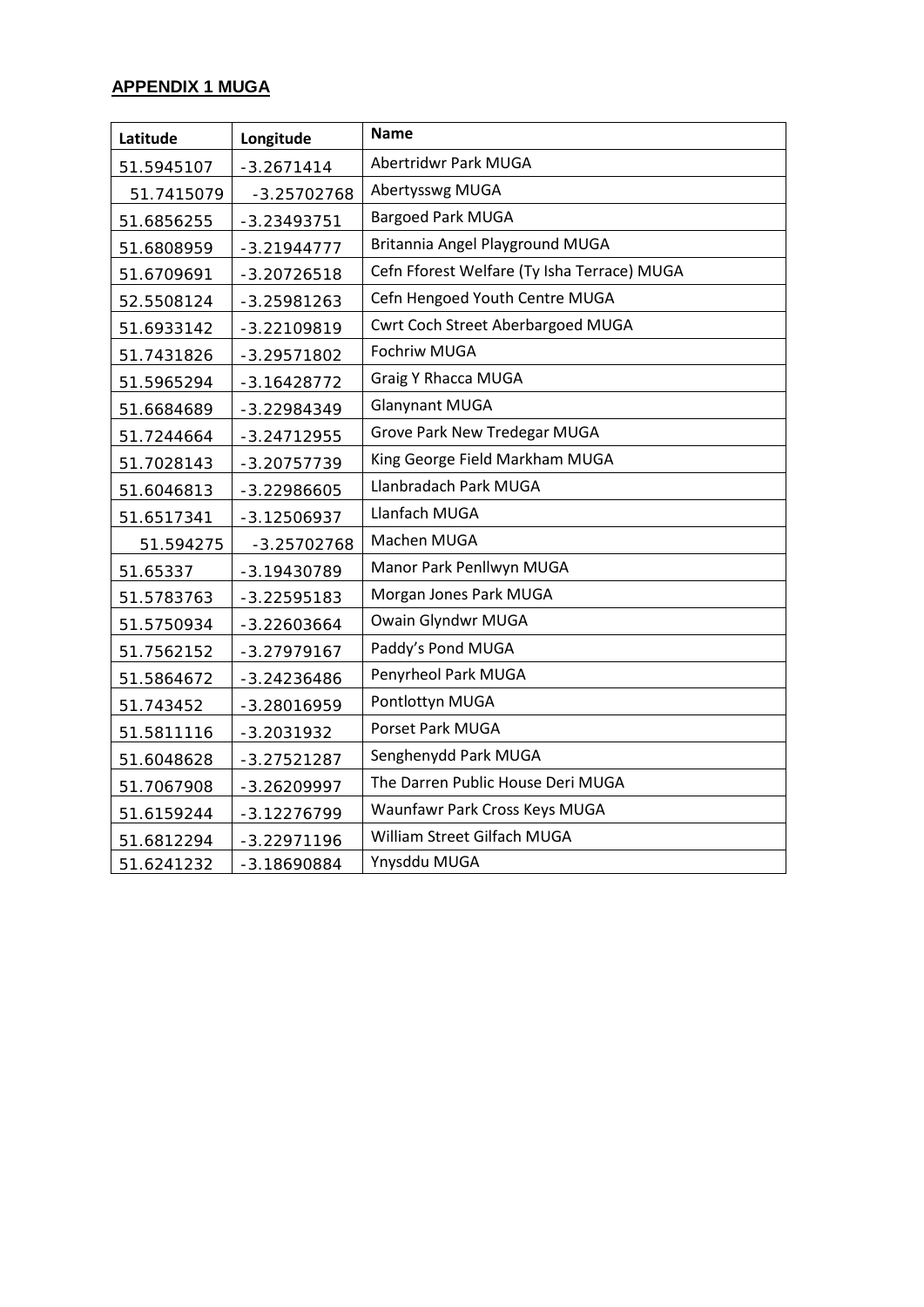## **Playgrounds**

| Latitude   | Longitude    | <b>Name</b>                                      |  |  |
|------------|--------------|--------------------------------------------------|--|--|
| 51.5947733 | $-3.2677984$ | Abertridwr Park                                  |  |  |
| 51.7425805 | $-3.2601425$ | Abertysswg Village Green                         |  |  |
| 51.5665426 | $-3.24224$   | Ashman Close Castle View Estate, Caerphilly      |  |  |
| 51.5669958 | $-3.1986796$ | Attlee Road Blackwood                            |  |  |
| 51.5691548 | $-3.2443601$ | Badham Close, Castle View Estate, Caerphilly     |  |  |
| 51.6843204 | $-3.2401818$ | Bargoed P.E.P. (Park View)                       |  |  |
| 51.6859422 | $-3.2347436$ | <b>Bargoed Park</b>                              |  |  |
| 51.5730167 | $-3.2156345$ | <b>Bartlett Street</b>                           |  |  |
| 51.6260942 | $-3.1876104$ | Bridge Street, Ynysddu                           |  |  |
| 51.6804539 | $-3.2195805$ | Britannia Angel Playground                       |  |  |
| 51.6136266 | $-3.1556985$ | <b>Brynawel Wattsville Playground</b>            |  |  |
| 51.7756861 | $-3.159835$  | <b>Butetown Rhymney</b>                          |  |  |
| 51.6714518 | $-3.2066706$ | Cefn Fforest Welfare                             |  |  |
| 51.6520761 | $-3.2342132$ | Cefn Hengoed Youth Centre                        |  |  |
| 51.6502734 | $-3.2260552$ | Cefn Road Hengoed                                |  |  |
| 51.5680728 | $-3.2454848$ | Clos Gwylne, Cwm Farm, Caerphilly                |  |  |
| 51.6749495 | $-3.1419292$ | <b>Crumlin Park</b>                              |  |  |
| 51.6518917 | $-3.2423175$ | Cwm Calon Ystrad Mynach                          |  |  |
| 51.6120366 | $-3.2247068$ | Cwm Las, Wingfield Works, Llanbradach            |  |  |
| 51.7154139 | $-3.2350252$ | Diamond Playground, White Rose Way, New Tredegar |  |  |
| 51.5936651 | $-3.165687$  | Dickens Court Graig Y Rhacca                     |  |  |
| 51.5950726 | $-3.2131194$ | Dol y Pandy, Bedwas                              |  |  |
| 51.5800409 | $-3.1243944$ | Draethen Village                                 |  |  |
| 51.6156031 | $-3.1476171$ | Duffryn Terrace Wattsville                       |  |  |
| 51.6663699 | $-3.2164115$ | Fairview Bottom Blackwood                        |  |  |
| 51.6334397 | $-3.1265672$ | <b>Feeder Row Cwmcarn</b>                        |  |  |
| 51.6141954 | $-3.097378$  | Fernlea Risca                                    |  |  |
| 51.5946102 | $-3.1454998$ | Ffwrwm Road Machen                               |  |  |
| 51.6662516 | $-3.1578472$ | Fields Park Newbridge                            |  |  |
| 51.63155   | $-3.2391463$ | Forge Mill Ystrad Mynach                         |  |  |
| 51.6596768 | $-3.1653131$ | Fox Avenue Pentwynmawr                           |  |  |
| 51.6625331 | $-3.1960236$ | Garfield Street Blackwood                        |  |  |
| 51.7112632 | $-3.2651193$ | Glynderw Deri                                    |  |  |
| 51.5795433 | $-3.2355661$ | Grange Close Trecenydd                           |  |  |
| 51.6838153 | $-3.1204547$ | Hafodyrynys Welfare                              |  |  |
| 51.6686086 | $-3.2293845$ | Hanbury Street Pengam                            |  |  |
| 51.5788705 | $-3.2060348$ | Hartshorn Court Lansbury Park                    |  |  |
| 51.5803168 | $-3.2474504$ | Hendredenny School                               |  |  |
| 51.6029324 | $-3.0785664$ | Herbert Avenue Pontymister                       |  |  |
| 51.7539239 | $-3.275511$  | Hill Street Rhymney                              |  |  |
| 51.720181  | $-3.211558$  | Hollybush Rugby Ground                           |  |  |
| 51.6824322 | $-3.1463701$ | Kendon Hill Crumlin                              |  |  |
| 51.6511535 | $-3.1395819$ | King George Field Abercarn                       |  |  |
| 51.7024902 | $-3.2076122$ | King George Field Markham                        |  |  |
| 51.6977808 | $-3.2161107$ | Lewis Street Aberbargoed                         |  |  |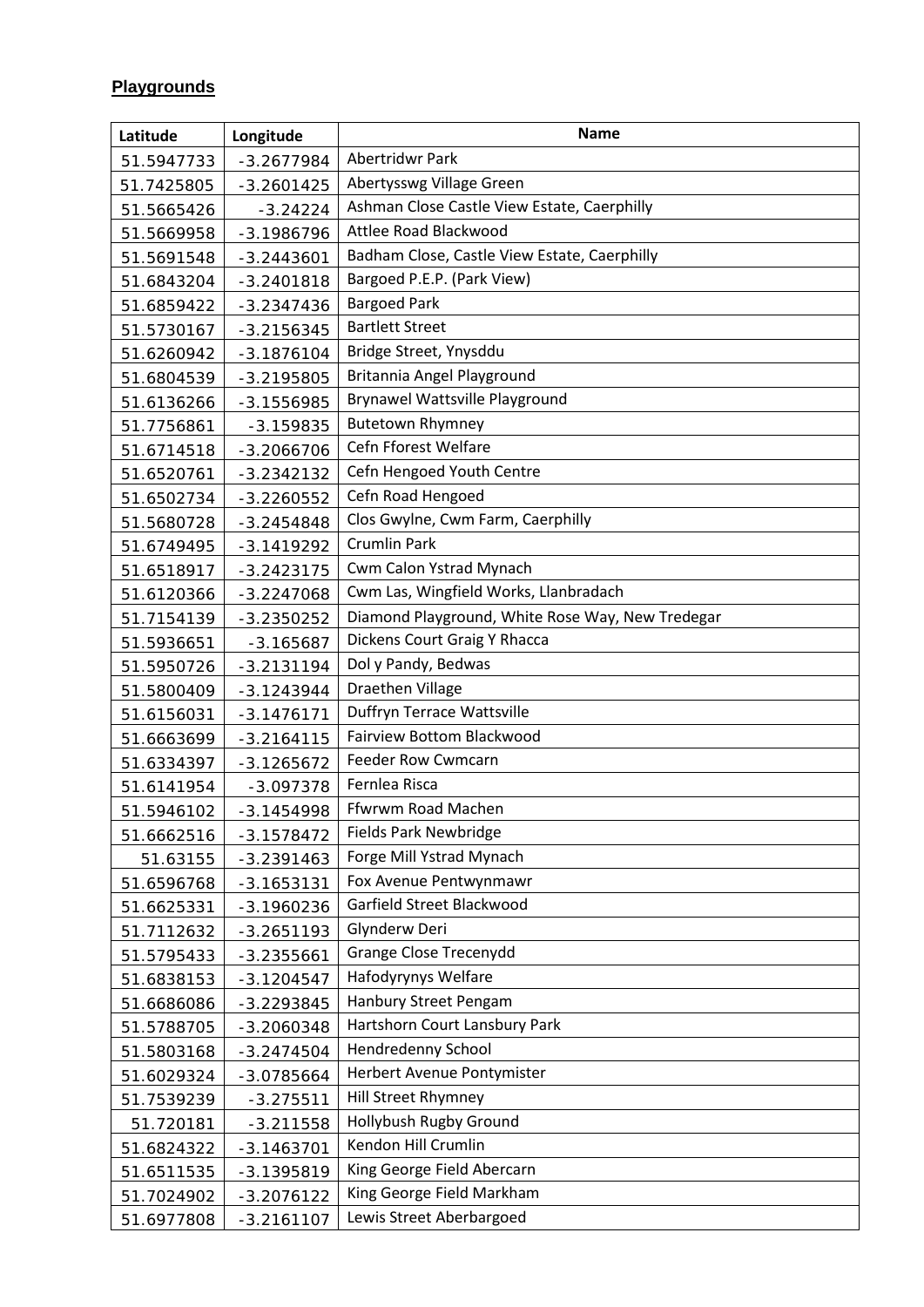| Latitude   | Longitude    | <b>Name</b>                                   |  |  |
|------------|--------------|-----------------------------------------------|--|--|
| 51.6050247 | $-3.229702$  | Llanbradach Park                              |  |  |
| 51.6516437 | $-3.1251249$ | Llanfach (Clytha Square)                      |  |  |
| 51.6519558 | $-3.2889224$ | Llwyn Yr Eos Nelson                           |  |  |
| 51.5941566 | $-3.1338813$ | Machen Welfare Playground, Bovil View, Machen |  |  |
| 51.640938  | $-3.2219304$ | Maesycwmmer Park                              |  |  |
| 51.6793105 | $-3.2292116$ | Maesygraig Street Gilfach                     |  |  |
| 51.7232088 | $-3.1889089$ | Manmoel Village                               |  |  |
| 51.637176  | $-3.1335525$ | Marne Street Cwmcarn                          |  |  |
| 51.5781942 | $-3.2253119$ | Morgan Jones Park, Caerphilly                 |  |  |
| 51.6704772 | $-3.2398036$ | <b>Mount Pleasant Cascade</b>                 |  |  |
| 51.6757094 | $-3.1796665$ | <b>Oakdale Recreation Ground</b>              |  |  |
| 51.6711415 | $-3.1877183$ | Oakdale Terrace Penmaen                       |  |  |
| 51.6631614 | $-3.1483993$ | Panteg Terrace Newbridge                      |  |  |
| 51.6412101 | $-3.2473581$ | Park Lane Tredomen                            |  |  |
| 51.5739109 | $-3.2410123$ | Penrhos Park, Black Prince Road, Caerphilly   |  |  |
| 51.6558455 | $-3.2501886$ | Penybryn Penallta                             |  |  |
| 51.69778   | $-3.1455425$ | Penyfan Close Trinant                         |  |  |
| 51.6975501 | $-3.1947909$ | Penylan Road Argoed                           |  |  |
| 51.5867378 | $-3.2422856$ | Penyrheol Park, Caerphilly                    |  |  |
| 51.7230906 | $-3.2377825$ | Phillipstown Community Centre                 |  |  |
| 51.6016125 | $-3.0871262$ | Pontymister Athletic Ground                   |  |  |
| 51.581226  | $-3.2034416$ | <b>Porset Park Caerphilly</b>                 |  |  |
| 51.7385664 | $-3.2960349$ | Rhodfa Ganol Fochriw                          |  |  |
| 51.7617953 | $-3.2834271$ | <b>Rhymney Park</b>                           |  |  |
| 51.612619  | $-3.1015139$ | <b>Rifleman Street Risca</b>                  |  |  |
| 51.6079013 | $-3.1002444$ | <b>Risca Park</b>                             |  |  |
| 51.5942068 | $-3.1379826$ | Riverglade Machen                             |  |  |
| 51.6751235 | $-3.1462289$ | <b>Royal Crescent Treowen</b>                 |  |  |
| 51.578818  | $-3.1721765$ | <b>Rudry Village</b>                          |  |  |
| 51.6577627 | $-3.2183495$ | School Street Pengam (Fleur de Lys)           |  |  |
| 51.7241042 | $-3.2507536$ | <b>School Street Tirphil</b>                  |  |  |
| 51.6050583 | $-3.2754205$ | Senghenydd Park                               |  |  |
| 51.6729838 | $-3.2037033$ | Showfield, Blackwood                          |  |  |
| 51.6579902 | $-3.1900345$ | Sir Harold Finch Park, Pontllanfraith         |  |  |
| 51.6178996 | $-3.1798999$ | <b>Stanley Street Cwmfelinfach</b>            |  |  |
| 51.644152  | $-3.2404149$ | <b>Station Road Ystrad Mynach</b>             |  |  |
| 51.7427047 | $-3.2802643$ | Sunny View Pontlottyn                         |  |  |
| 51.6003514 | $-3.0776245$ | Tanybryn Pontymister                          |  |  |
| 51.7129901 | $-3.2337867$ | Tennyson Terrace Brithdir                     |  |  |
| 51.5927381 | $-3.1899593$ | The Bryn Trethomas                            |  |  |
| 51.6519942 | $-3.2796578$ | The Wern Nelson                               |  |  |
| 51.6647396 | $-3.1912524$ | Thorncombe Road Blackwood                     |  |  |
| 51.6615247 | $-3.2292361$ | Tir y Berth Welfare                           |  |  |
| 51.6616849 | $-3.2268115$ | Tir y Berth William Street                    |  |  |
| 51.628345  | $-3.1280735$ | Twyncarn Road Pontywaun                       |  |  |
| 51.5739109 | $-3.2410123$ | Ty Coch Rhymney                               |  |  |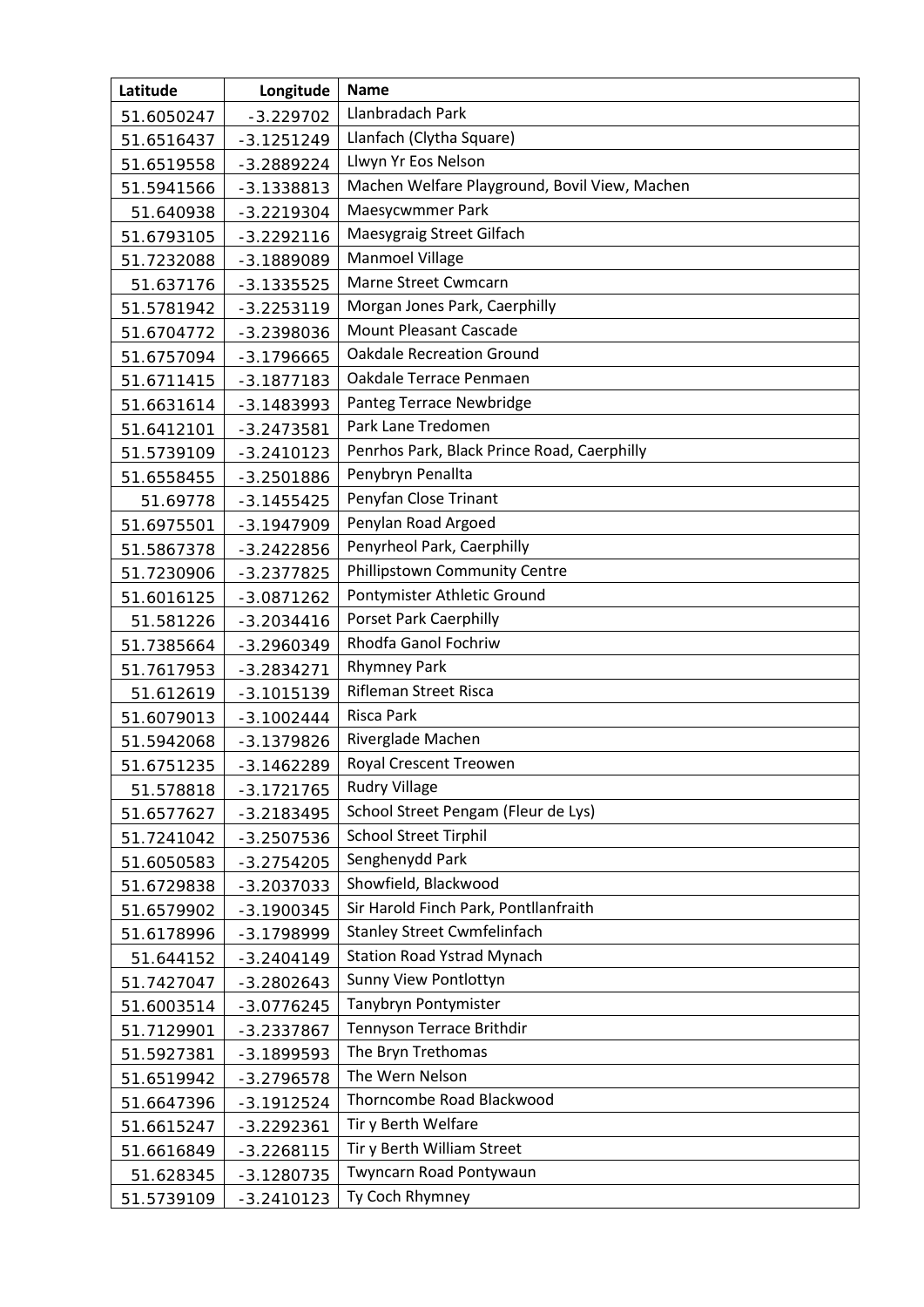| Latitude   | Longitude    | <b>Name</b>                     |  |  |
|------------|--------------|---------------------------------|--|--|
| 51.611103  | $-3.089577$  | Ty Sign Open Space (Holly Road) |  |  |
| 51.5838419 | $-3.2157213$ | Virginia Park                   |  |  |
| 51.6608725 | $-3.2176088$ | Warne Street, Fleur De Lys      |  |  |
| 51.6178517 | $-3.1271343$ | Waunfawr Park Cross Keys        |  |  |
| 51.5921747 | $-3.1984907$ | Waunganol Park, Bedwas          |  |  |
| 51.674397  | $-3.1293333$ | <b>Willow Court Pantside</b>    |  |  |
| 51.6646634 | $-3.1520231$ | Windsor Avenue Newbridge        |  |  |
| 51.6630798 | $-3.1891124$ | Woodfieldside Park              |  |  |
| 51.6140333 | $-3.280265$  | Woodland Terrace Senghenydd     |  |  |
| 51.6392566 | $-3.1895295$ | Wyllie Village (Glanhowy Road)  |  |  |
| 51.6931488 | $-3.221441$  | Yew Street Aberbargoed          |  |  |
| 51.6365055 | $-3.2364925$ | <b>Ystrad Mynach Park</b>       |  |  |